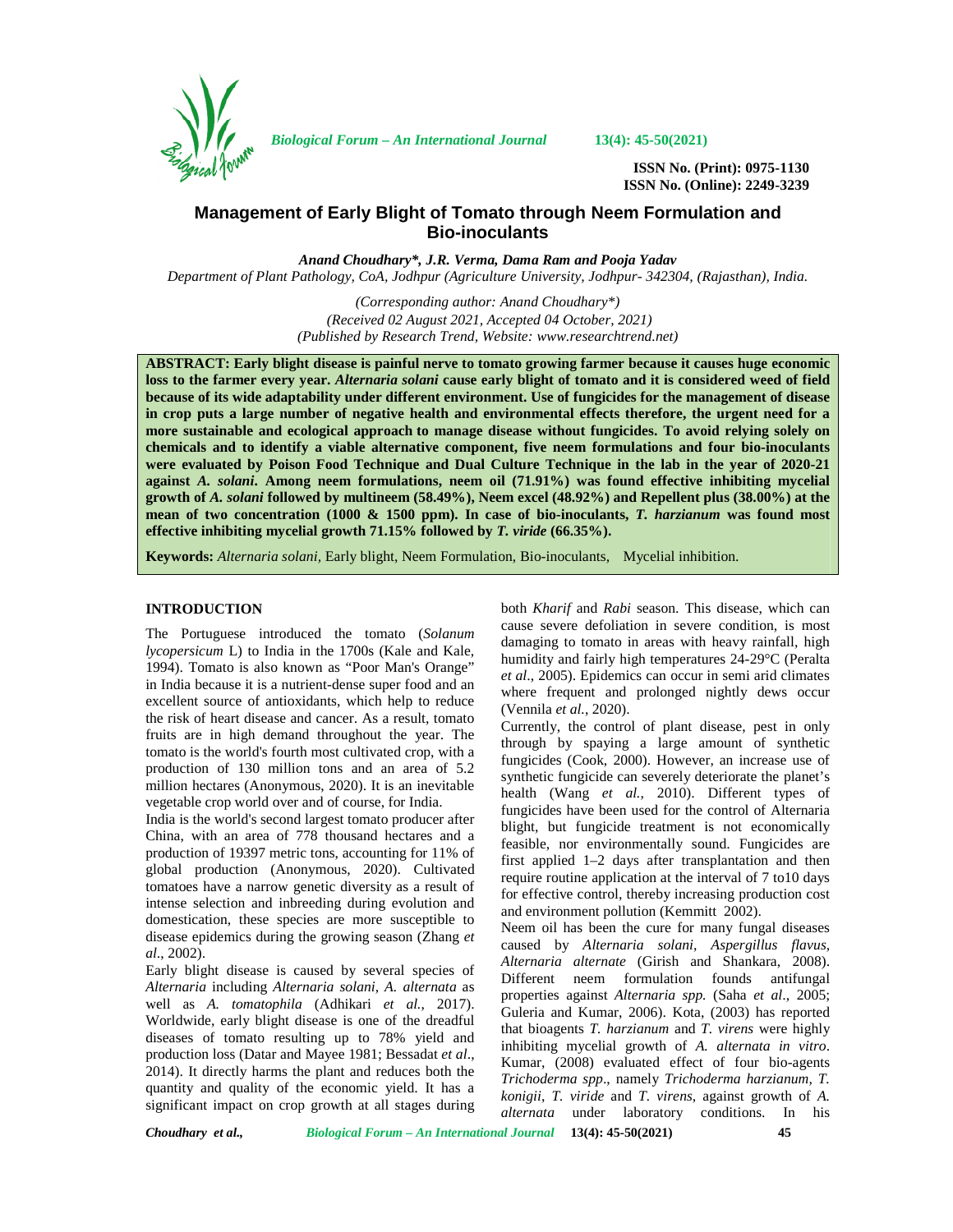experiments, *T. harzianum* has shown highest inhibitory effect on radial growth (RG) rate of *A. alternata*. *Trichoderma spp*. have ability to detoxify pesticides and herbicide have been revealed in several findings (Vazquez *et al*., 2015; Zafra *et al*., 2015).

The effects of systematic fungicides are inactivated by fungi enzymes (Golyshin, 1990). Under mutation impact, fungicides lose their inhibitory effect. Therefore, we urgent need to identify other viable alternative component to manage disease of plants. Keeping in view the importance of sustainable and ecological approach to manage disease, the present study was conducted to assess the *in vitro* efficacy of different neem formulation and bio-agents against *Alternaria solani.*

## **MATERIAL AND METHODS**

**Evaluation of neem formulations under in** *in vitro* **condition.** A total five neem formulations (Table 1) along with control were used in present study in the year of 2020-21. Bio efficacy of different neem formulations were tested *in vitro* by "Poisoned Food Technique". The poisoned food technique was used for study of neem formulation at 1000 ppm and 1500 ppm concentration was mixed with potato dextrose agar medium. The experiment was conducted in the CRD with three replications. Percent inhibition of mycelial growth over untreated control was calculated by applying the formula given by Vincent, (1947).

**Poison Food Technique.** Required quantity of each neem formulations under study was mixed thoroughly in sterilized 100 ml PDA media filled in 250 ml flask separately under aseptic condition. The medium was supplemented with streptomycin sulphate @ 50 ppm to prevent bacterial contamination. The poisoned medium was then poured in sterilized petri plates (20 ml) and allowed it to solidify. Mycelium discs of 5 mm size from seven days old culture was cut by a sterile cork borer and one such disc was placed at the center of each agar plate. The plate without any neem formulations served as control. Three replications were maintained for each concentration. Such plates were incubated at room temperature and the radial growth was measured when fungus attained maximum growth in control plates. Percent inhibition of mycelial growth over untreated control was calculated by applying the formula given by Vincent, (1947).

**Table 1: List of Neem formulations evaluated against** *A. solani* **by Dual Culture Technique (***in vitro***).**

| Sr. No.  | <b>Treatment</b> |      | Doses in ppm |
|----------|------------------|------|--------------|
|          | Multineem        | 1000 | 1500         |
| <u>.</u> | Neemix           | 1000 | 1500         |
| . ر      | Repellent Plus   | 1000 | 1500         |
|          | Neem oil         | 1000 | 1500         |
|          | Neem Excel       | 1000 | 1500         |
|          | Control          |      |              |

*In vitro* **evaluation of bio-inoculants.** *In vitro* evaluation was carried out with two fungal and two bacterial bio-agents (Table 2) along with control against *A. solani* by Dual Culture Technique (Denis and Webster, 1971) in the year of 2021-21. Both bio-agents and test fungus were cultured on potato dextrose agar media.

**Dual Culture Technique.** Twenty ml of sterilized and cooled potato dextrose agar was poured into sterile petri plates and allowed to solidify. For evaluation of fungal bio-agents, mycelial discs of test fungus were inoculated at one end of the petri plate and antagonistic fungus was placed opposite to it on the other end.

In case of bacterial bio-agents evaluation, the bacteria were streaked one day earlier at one end of the petri plate or at the middle of the petri plate and the test fungus placed at the opposite end. The plates were incubated at 27±1°C and zone of inhibition was recorded by measuring the clear distance between the margin of the test fungus and antagonistic organism. The colony diameter of pathogen in control plate was also recorded. The colony diameter of the pathogen in control plates will be also recorded.

The experiment will be conducted in the CRD with four replications. Percent inhibition of mycelial growth over untreated control was calculated by applying the formula given by Vincent, (1947).

**Table 2: List of bio-agents evaluated against** *A. solani* **by Dual Culture Technique (***in vitro***).**

| Sr. No. | <b>Bio-agent</b>          |
|---------|---------------------------|
|         | Trichoderma viride        |
|         | Trichoderma harzianum     |
|         | Pseudomonas fluorescens   |
|         | <b>Bacillus subtillis</b> |
|         | Control                   |

## **RESULTS AND DISCUSSION**

**Management of early blight of tomato through neem formulations under** *in vitro* **condition.** Five neem formulations with two different concentrations (1000 & 1500 ppm) along with control were evaluated *in vitro* against *A. solani* by applying Poisoned Food Technique (Nene and Thapliyal, 1993). The observations on per cent growth inhibition (PGI) were recorded and the results were presented in Table 3 Fig. 1, Plate 1a &1b.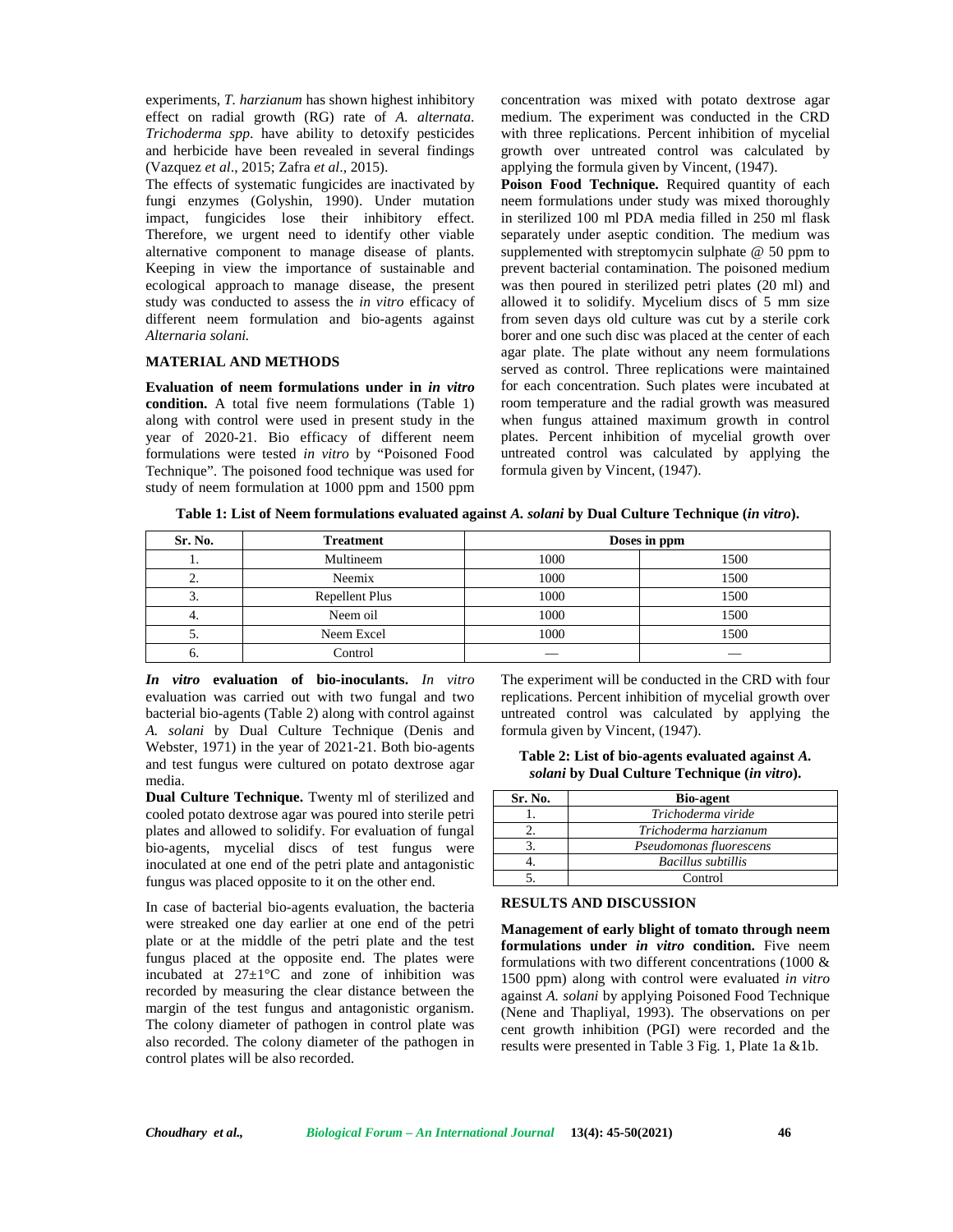| Sr. No.               |                        | Percent mycelium growth inhibition* |                 |       |
|-----------------------|------------------------|-------------------------------------|-----------------|-------|
|                       | <b>Treatment</b>       | Concentration (ppm)                 |                 |       |
|                       |                        | 1000                                | 1500            | Mean  |
| 1.                    | Multineem              | 52.19 (46.24)                       | 64.79 (53.58)   | 58.49 |
| 2.                    | Neemix                 | 36.04 (36.87)                       | 46.15 (42.77)   | 41.09 |
| 3.                    | Repellent plus         | 34.15 (35.74)                       | 41.85 (40.29)   | 38.00 |
| 4.                    | Neem oil               | 66.73 (54.79)                       | 77.09 (61.39)   | 71.91 |
| 5.                    | Neem excel             | 40.96 (39.77)                       | 56.87 (48.93)   | 48.92 |
| 6.                    | Control                | 0.00<br>(0.00)                      | 0.00<br>(0.00)  | 0.00  |
|                       | Factor                 |                                     | $CD (p = 0.05)$ |       |
|                       | Neem formulation $(N)$ |                                     | 1.349           |       |
| Concentration $(C)$   |                        | 0.265                               | 0.779           |       |
| Interaction $(N x C)$ |                        | 0.650                               | 1.908           |       |

**Table 3: Efficacy of neem formulations against** *Alternaria solani in vitro* **condition.**

\*Average of three replications

Figures in parentheses are angular transformed values



**Fig. 1.** Effect of neem formulations on mycelial growth inhibition (%) of *A. solani in vitro.*



Multineem Neemix Repellent plus Neem oil Neem exeel Control

**Plate 1b.** Efficacy of neem formulations against *A. solani in vitro* 1500 ppm

The result presented data in Table 3 showed that neem oil (77.09 %) at 1500 ppm was found best and significantly superior over all other neem formulation respectively. concentrations in inhibiting mycelial growth of *A. solani* followed by multineem (64.79 %) at 1500 ppm concentrations. Neem oil at 1000 ppm concentrations was more effective as compare to multineem at 1500 ppm concentrations. Least mycelial inhibition was observed in repellent plus (34.15%) at 1000 ppm concentration. In case of neem excel, it inhibiting 56.87% mycelial growth of pathogen at 1500 ppm

concentrations. Least inhibition i.e. 34.15% & 41.85 % was observed in repellent at both concentrations, Since, no precise information was available on the efficacy of neem formulation against *A. solani* caused early blight in tomato.

**Management of early blight of tomato through bioinoculants in** *in vitro* **conditions.** Four antagonists' *viz*., *Trichoderma viride*, *T. harzianum*, *Pseudomonas fluorescence* and *Bacillus subtilis* (Plate 2) were studied under laboratory condition for their antagonism against *Alternaria solani by* dual culture technique.

*Choudhary et al., Biological Forum – An International Journal* **13(4): 45-50(2021) 47**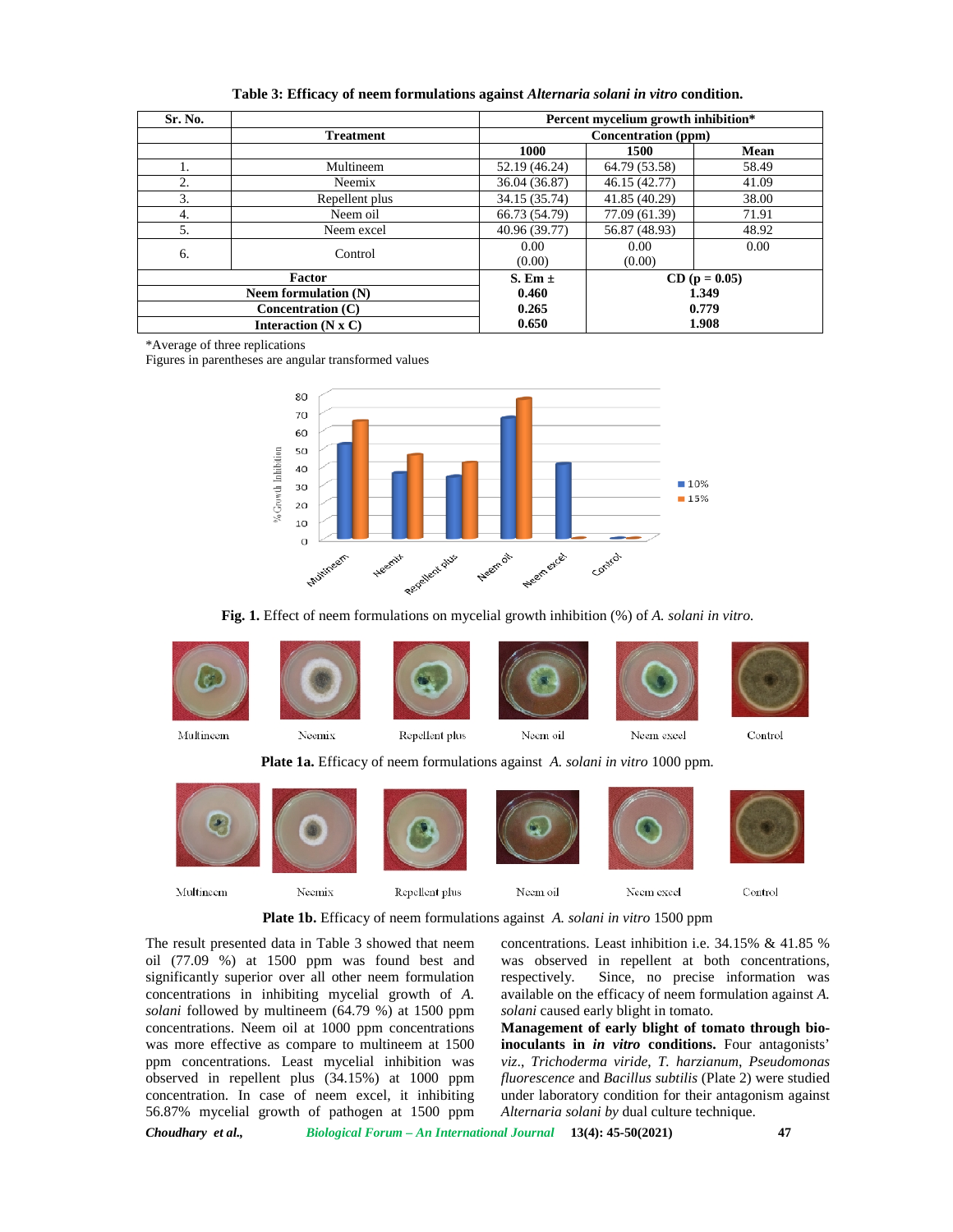The results revealed that all the antagonists significantly helped in inhibiting the mycelial growth of *A. solani* over control. Significantly highest per cent mycelial growth inhibition was observed in *T harzianum* (71.15%) followed by *T. viride* (66.35%) and *Pseudomonas fluorescence* (55.25%) after 7 day of incubation. While bio-inoculants *Bacillus subtilis* showed minimum per cent mycelial growth inhibition (51.57%) (Table 4, Fig. 2 and Plate 2).

| Sr. No. | <b>Bio-inoculants</b>    | Per cent inhibition of mycelial growth* |
|---------|--------------------------|-----------------------------------------|
|         | Trichoderma viride       | 66.35 (54.52)                           |
|         | Trichoderma harzianum    | 71.15 (57.49)                           |
|         | Bacillus subtilis        | 51.57 (45.88)                           |
| 4.      | Pseudomonas fluorescence | 55.25 (47.99)                           |
|         | Control                  | 0.00(0.00)                              |
|         | $S.Em \pm$               | 0.354                                   |
|         | $CD (p = 0.05)$          | 1.718                                   |

\*Average of four replications

Figures in parentheses are angular transformed values







**Plate 2.** Bio-efficacy of Bio-inoculants against *A. solani in vitro.*

It is evident from the above results that neem leaf formulation protected from early blight pathogen (*Alternaria solani*) of the tomato plants. *In vitro* tests carried out by Chaudhary *et al*., (2003) reported that extracts of *A. indica* gave the second highest inhibition of *A. alternata* (54%). Neem formulation derived from the Neem tree (*Azadirachta indica*) have been found to be fetal against a broad spectrum of plant pathogenic fungi such as *Alternaria solani*, *Fusarium oxysporum*

(Bhonde *et al*., 1999.) Since, no precise information was available on the efficacy of neem formulation against *A. solani* caused early blight in tomato.

Bio-inoculants *viz*. *T. viride, T. harzianum, Bacillus subtilis, Pseudomonas fluorescence* were reported efficient antagonists against *A. solani* earlier by many workers (Bais *et al*., 2019; Naik *et al*., 2020; Sudarshan *et al*., 2020, Verma *et al*., 2020; Mohamed *et al.,* 2021). The species of *Trichoderma viz*. *viride* and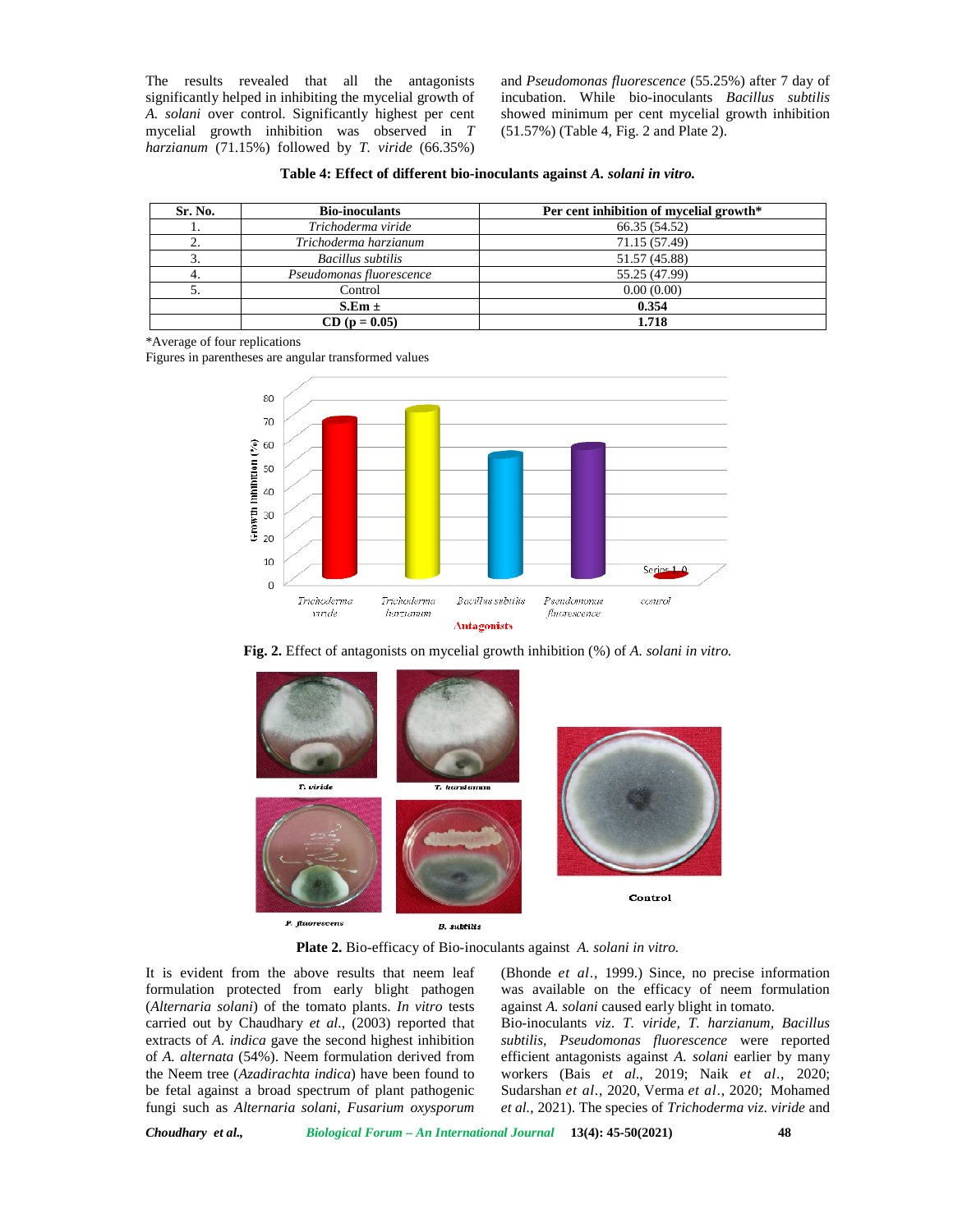*harzianum* were reported as efficient antagonists against *Alternaria* spp (Pun *et al*., 2020; Zin and Badaluddin, 2020). The fungistatic antifungal action exerted by the species of *Trichoderma* and against *A. solani* and other species of *Alternaria* may be attributed to their production of volatile and non-volatile substances, cell wall degrading enzymes (glucanases, Bl, 3 glucanase), the phenomenon of competition, lysis and antibiosis (Contreras-Cornejo *et al*., 2015a, 2015b; Kubicek *et al*., 2001; Kullnig *et al*., 2000).

In conclusion, the study confirms that different neem formulation, neem oil (77.09%) at 1500 ppm and bio agents, *T harzianum* (71.15%) and *T. viride* (66.35%) are very effective against early blight caused by *Alternaria solani* of tomato.

**Acknowledgement.** The authors are sincerely thankful to the Dean College of Agriculture Jodhpur, Rajasthan for providing necessary facilities and guidance to conduct the different experiments.

**Conflicts of Interest.** The results furnished in this paper were from my own research and there were no any conflicts from other research scholars or scientists.

## **REFERENCES**

- Adhikari, P., Yeonyee, O., & Panthee, D. R. (2017). Current status of Early blight resistance in tomato an update. *International Journal of Molecular Sciences*, *6*(8): 2-  $22.$
- Anonymous (2020). National Horticulture Board (3rd Advanced estimation) <http://nhb.gov.in/statistics/State> Level/2018.
- Bais, R.K., Ratan, V., Kumar, S., & Tiwari, A. (2019). Comparative analysis of various strategies for management of early blight of tomato incited by *Alternaria solani* (Ellis and Martin) Jones and Grout. *The Pharma Innovation Journal*, *8*(12): 15-22.
- Bessadat, N., Benichou, S., Kihal, M., & Henni, D. E. (2014). Aggressiveness and morphological variability of small spore *Alternaria* species isolated from Algeria. *Journal of Experimental Biology and Agriculture Sciences, 2*: 266–278.
- Bhonde, S. B., Deshpande, S. G., & Sharma, R. N. (1999). *In vitro* evaluation on inhibitory nature of some Neem formulations against plant pathogenic fungi. *Hindustan antibiotics bulletin*, *41*(1-4): 22-24.
- Chaudhary, R. F., Patel, R. L., Chaudhari, S. M., Pandey, S. K., & Brajesh, S. (2003). *In vitro* evaluation of different plant extracts against *Alternaria alternata* causing early blight of potato. *Journal of the Indian Potato Association*, *30*(1/2): 141-142.
- Contreras-Cornejo, H. A., Macias-Rodriguez, L., Vergara, A. G., & Lopez-Bucio, J. (2015b). *Trichoderma* modulates stomatal aperture and leaf transpiration through an abscisic acid-dependent mechanism in Arabidopsis. *Journal of Plant Growth Regulation*, *34*(2): 425-432.
- Contreras-Cornejo, Hexon Angel, Jesus Salvador Lopez- Bucio, Alejandro Mendez-Bravo, Lourdes Macías- Rodriguez, Maricela Ramos-Vega, Angel Arturo Guevara-Garcia, & Jose Lopez-Bucio. (2015a). Mitogen-activated protein kinase 6 and ethylene and auxin signaling pathways are involved in Arabidopsis root-system architecture alterations by *Trichoderma atroviride*." *Molecular Plant-Microbe Interactions, 28*(6): 701-710.
- Cook, R.J. (2000). Advances in plant health management in the 20th century. *Annual Review* of *Phytopathology 38*: 95–116.
- Datar, V. V., & Mayee, C. D. (1981). Assessment of losses in tomato yield due to early blight. *Indian Phytopathology*, *34*: 191-195.
- Denis, C., & Webster, J. (1971). Antagonistic properties of species group of *Trichoderma*. Production of volatile antibiotics. *Transactions of the British Mycological Society*, *57*: 41-48.
- Girish, K., & Shankara, B. S. (2008). Neem–a green treasure. *Electronic journal of Biology*, *4*(3): 102-111. Golyshin, N. (1990). *Plant Protection, 11*: 13-15.
- Guleria, S., & Kumar, A., (2006). Azadirachta indica leaf extract induces resistance in sesame against Alternaria leaf spot disease. *Journal of Cell and Molecular Biology*, *5*(2): 81-86.
- Kale, P.N., & Kale, S. P. (1994). Bhajipala Utpadan (Vegetable production). Continental Publication,Co., Pune. Pp-29-30.
- Kemmitt, G. (2002). Early blight of potato and tomato. The Plant Health Instructor. DOI: https: //doi: 10.1094/PHI-I-2002-0809-01.
- Kota V. (2003). Biological management of postharvest fungal diseases of major fruits [M.Sc thesis]. India: University of Agricultural Sciences.
- Kubicek, C. P., Mach, R. L., Peterbauer, C. K., & Lorito, M. (2001). *Trichoderma*: from genes to (2001). *Trichoderma*: from genes to biocontrol. *Journal of Plant Pathology*, pp. 11-23.
- Kullnig, C., Mach, R. L., Lorito, M., & Kubicek, C. P. (2000). Enzyme diffusion from *Trichoderma atroviride* (= *T. harzianum* P1) to *Rhizoctonia solani* is a prerequisite for triggering of Trichoderma ech42 gene expression before mycoparasitic contact. *Applied and Environmental Microbiology*, *66*(5): 2232-2234.
- Kumar A. (2008). Studies on leaf blight of Chrysanthemum caused by *Alternaria alternata* (Fr.) Keissler [M.Sc thesis]. India: University of Agricultural Sciences.
- Mohamed, A. A., Salah, M. M., El-Dein, M. M. Z., EL- Hefny, M., Ali, H. M., Farraj, D. A. A., Hatamleh, A. A., Salem, M. Z., & Ashmawy, N. A. (2021). Ecofriendly Bioagents, Parthenocissus quinquefolia, and Plectranthus neochilus Extracts to Control the Early Blight Pathogen (*Alternaria solani*) in Tomato. *Agronomy*, *11*(5): 1-17.
- Naik, S. C., Narute, T. K., Narute, T. T., & Khaire, P. B. (2020). *In-vitro* efficacy of biocontrol agents against *Alternaria solani* (Early Blight of Tomato). *Journal of Pharmacognosy and Phytochemistry*; *9*(5): 550-552.
- Nene, Y. L., & Thapliyal P. N. (1993). Fungicides in Plant Disease Control. Oxford and IBH publishing company, New Delhi, 531.
- Peralta, I. E., Knapp, S., & Spooner, D. M. (2005). New species of wild tomatoes (*Solanum* section *Lycopersicon*: Solanaceae) from northern Peru. *Systematic Botany*, *30*: 424–434.
- Pun, L. B., Chhetri, K., Pandey, A. & Poudel, R. (2020). *In vitro* Evaluation of Botanical Extracts, Chemical Fungicides and *Trichoderma harzianum* against *Alternaria brassicicola* causing Leafspot of Cabbage. *Nepalese Horticulture*, *14*(1): 68-76.
- Saha, D., Dasgupta, S., & Saha, A. (2005). Antifungal activity of some plant extracts against fungal pathogens of tea (*Camellia sinensis*). *Pharmaceutical biology*, *43*(1): 87-91.
- Sudarshan G. K., Nagaraj, M. S., Thammaiah N., Yogananada, S. B., Mallikarjuna Gowda, A. P., & Prasanna Kumar, M. K. (2020). *In vitro* Efficacy of

*Choudhary et al., Biological Forum – An International Journal* **13(4): 45-50(2021) 49**